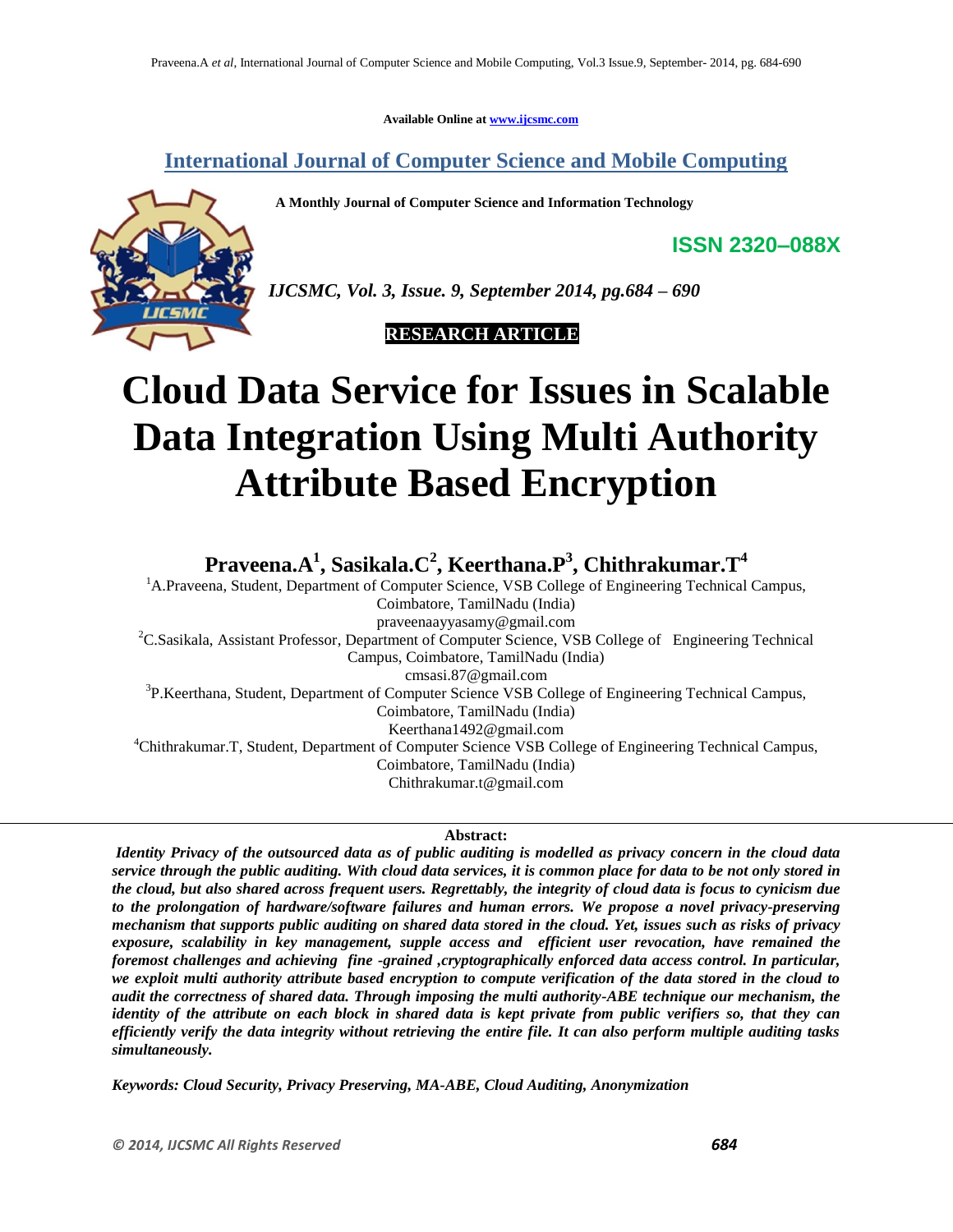# **I. Introduction**

Several trends are opening up the era of Cloud Computing, which is an Internet-based development and use of computer technology. The ever cheaper and more powerful processors, together with the "software as a service" (SaaS) computing architecture, are transforming data centers into pools of computing service on a huge scale. Although envisioned as a promising service platform for the Internet, this new data storage paradigm in "Cloud" brings about many challenging design issues which have profound influence on the security and performance of the overall system. Meanwhile, the increasing network bandwidth and reliable yet flexible network connections make it even possible that clients can now subscribe high-quality services from data and software that reside solely on remote data centers.

One of the biggest concerns with cloud data storage is that of data integrity verification at untrusted servers. For example, the storage service provider, which experiences Byzantine failures occasionally, may decide to hide the data errors from the clients for the benefit of their own. Consider the large size of the outsourced electronic data and the client's constrained resource capability, the core of the problem can be generalized as how can the client find an efficient way to perform periodical integrity verifications without the local copy of data files. In order to solve the problem of data integrity checking, many schemes are proposed under different systems and security models [3], [4], [5], [6], [7], [8], [9], [10], [11], [12].

In these mechanisms, data is divided into many small blocks, where each block is independently signed by the owner; and a random combination of all the blocks instead of the whole data is retrieved during integrity checking [10]. A public verifier could be a data user (e.g., researcher) who would like to utilize the owner's data via the cloud or a third-party auditor (TPA) who can provide expert integrity checking services. Moving a step forward, Wang et al. designed an advanced auditing mechanism [6] (named as WWRL in this paper), so that during public auditing on cloud data, the content of private data belonging to a personal user is not disclosed to any public verifiers.

Unfortunately, current public auditing solutions mentioned above only focus on personal data in the cloud [2]. We believe that sharing data among multiple users is perhaps one of the most attractive features that motivates cloud storage. Therefore, it is also necessary to ensure the integrity of shared data in the cloud is correct. Existing public auditing mechanisms can actually be extended to verify shared data integrity [2], [6], [17], [18]. However, a new significant privacy issue introduced in the case of shared data with the use of existing mechanisms is the leakage of identity privacy to public verifiers [1].

 For instance, Alice and Bob work together as a group and share a file in the cloud (as presented in Fig. 1). The shared file is divided into a number of small blocks, where each block is independently signed by one of the two users with existing public auditing solutions (e.g.,  $[6]$ ). Once a block in this shared file is modified by a user, this user needs to sign the new block using his/her private key. Eventually, different blocks are signed by different users due to the modification introduced by these two different users. Then, in order to correctly audit the integrity of the entire data, a public verifier needs to choose the appropriate public key for each block (e.g., a block signed by Alice can only be correctly verified by Alice's public key).

As a result, this public verifier will inevitably learn the identity of the signer on each block due to the unique binding between an identity and a public key via digital certificates under public key infrastructure (PKI). Specifically, as shown in Fig. 1, after performing several auditing tasks, this public verifier can first learn that Alice may be a more important role in the group because most of the blocks in the shared file are always signed by Alice; on the other hand, this public verifier can also easily deduce that the eighth block may contain data of a higher value (e.g., a final bid in an auction), because this block is frequently modified by the two different users. Failing to preserve identity privacy on shared data during public auditing will reveal significant confidential information (e.g., which particular user in the group or special block in shared data is a more valuable target) to public verifiers.

In order to protect these confidential information, it is essential and critical to preserve identity privacy from public verifiers during public auditing. In this paper, to solve the above privacy issue on shared data, we propose Oruta,1 a novel privacy-preserving public auditing mechanism. More specifically, we utilize ring signatures to construct homomorphic authenticators [11] in Oruta, so that a public verifier is able to verify the integrity of shared data without retrieving the entire data—while the identity of the signer on each block in shared data is kept private from the public verifier.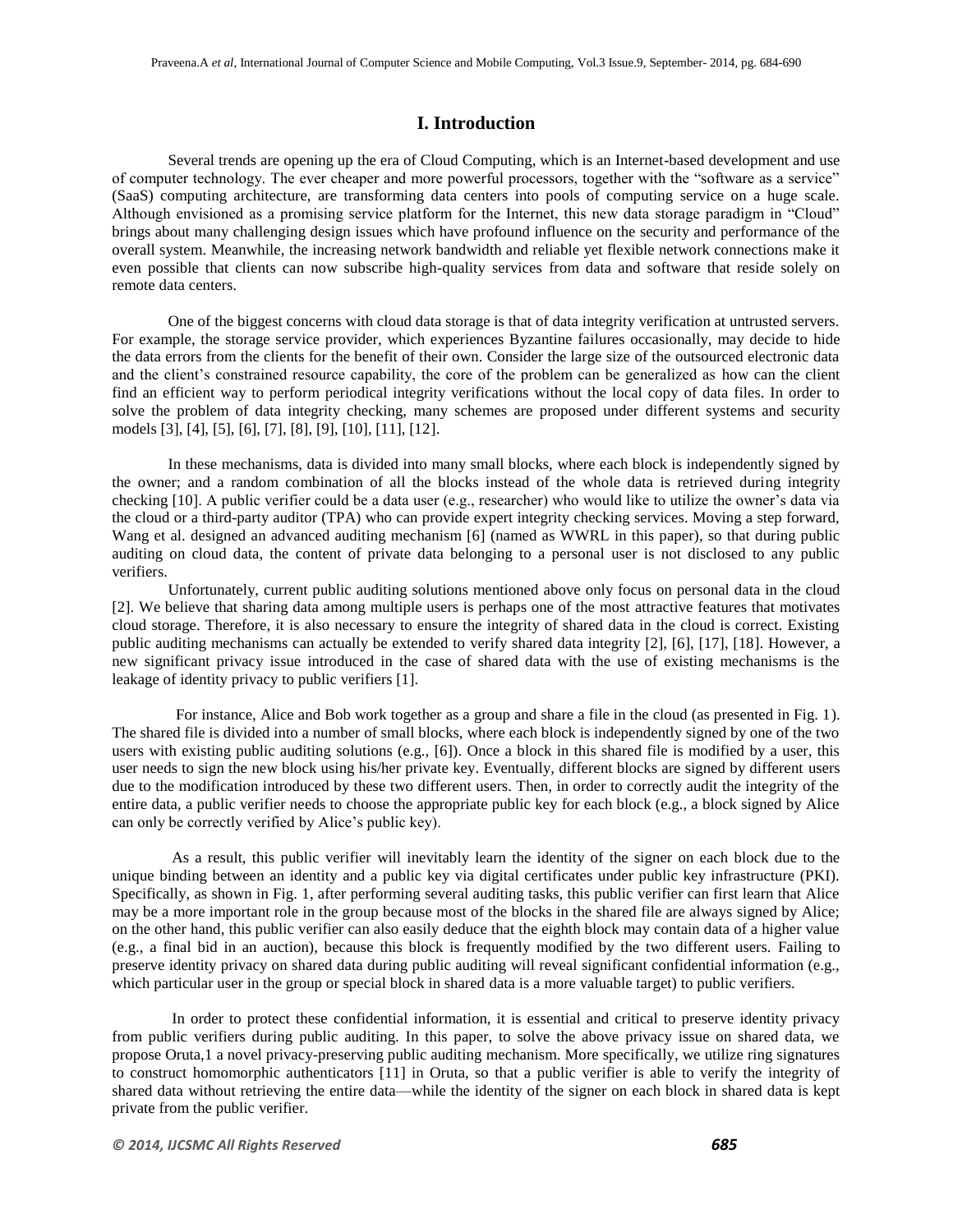More specifically, we utilize ring signatures to construct homomorphic authenticators [11] in Oruta, so that a public verifier is able to verify the integrity of shared data without retrieving the entire data—while the identity of the signer on each block in shared data is kept private from the public verifier. In addition, we further extend our mechanism to support batch auditing, which can perform multiple auditing tasks simultaneously and improve the efficiency of verification for multiple auditing tasks.



Fig 1: MA-ABE scheme in Cloud

Meanwhile, Oruta is compatible with random masking [6], which has been utilized in WWRL and can preserve data privacy from public verifiers. Moreover, we also leverage index hash tables from a previous public auditing solution to support dynamic data. The remainder of this paper is organized as follows. In Section 2, we present the related work. In Section 3, we introduce MA-ABE Scheme as proposed architecture, The detailed design and security analysis .In Section 4, we evaluate the performance of MA-ABE. Finally, we conclude this paper in Section 6.

## **II. Related Works**

 Privacy-preserving mechanism that supports public auditing on shared data stored in the cloud. In particular, through exploitation of ring signatures to compute verification metadata needed to audit the correctness of shared data. In addition, our mechanism is able to perform multiple auditing tasks simultaneously instead of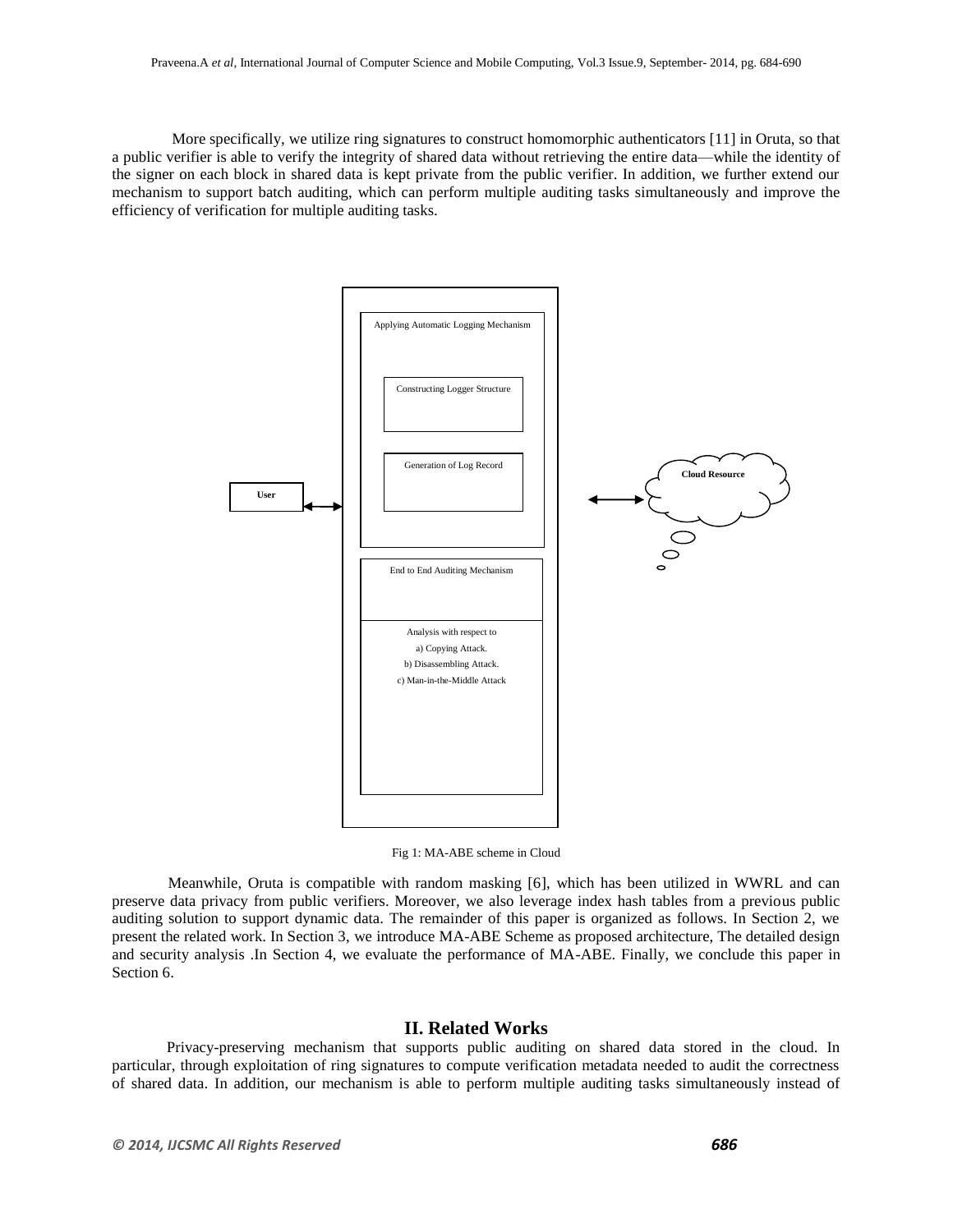verifying them one by one With mechanism, the identity of the signer on each block in shared data is kept private from public verifiers, who are able to efficiently verify shared data integrity without retrieving the entire file.

## **III. System Analysis and Design**

#### *A.1. Secure Architecture for Information sharing and Management of data stored in the cloud*

 The user centric, secure sharing of data's stored on semi-trusted servers, and focus on addressing the complicated and challenging key management issues. In order to protect the personal health data stored on a semitrusted server, we adopt attribute-based encryption as the main encryption primitive. Using ABE, access policies are expressed based on the attributes of users or data, which enables a user to selectively share data among a set of users by encrypting the file under a set of attributes, without the need to know a complete list of users. We provide a thorough analysis of the complexity and scalability of our proposed secure data sharing solution, in terms of multiple metrics in computation, communication, storage and key management.

We also compare our scheme to several previous ones in complexity, scalability and security. Furthermore, we demonstrate the efficiency of our scheme by implementing it on a modern workstation. Finally, most of the existing works do not differentiate between the personal and public domains, which have different attribute definitions, key management requirements and scalability issues. Our idea of conceptually dividing the system into two types of domains is similar with that in, however a key difference is in a single TA is still assumed to govern the whole professional domain. A single data owner can encrypt her data and share with multiple authorized users, by distributing keys to them that contain attribute-based access privileges. They also propose a method for the data owner to revoke a user efficiently by delegating the updates of affected cipher texts and user secret keys to the cloud server. Since the key update operations can be aggregated over time, their scheme achieves low amortized overhead.

### *A.2. Multiuser Attribute based Encryption scheme for Public domains:*

The Users obtain their attribute-based secret keys from the AAs, without directly interacting with the owners. To control access from users, owners are free to specify role-based fine-grained access policies for data files, while do not need to know the list of authorized users when doing encryption. For the purpose of PSD access, each PHR file is labelled with its data attributes, while the key size is only linear with the number of file categories a user can access. Since the PUDs contain the majority of users, it greatly reduces the key management overhead for both the owners and users.

Since the number of users in a PSD is often small, it reduces the burden for the owner. When encrypting the data for PSD, all that the owner needs to know is the intrinsic data properties. The multi-domain approach best models different user types and access requirements in a system. The use of ABE makes the encrypted selfprotective, they can be accessed by only authorized users even when storing on a semi-trusted server, and when the owner is not online. In addition, efficient and on-demand user revocation is made possible via our ABE enhancements.

#### *A.3. Applying the AES Algorithm based on user*

The AES encryption algorithm theory, this paper proposes the AES encryption methods and steps which are appropriate for the identity authentication of engine anti-theft system. It also designs the experimental program and obtains good results. The encryption algorithms like AES, DES, RC4 and others are available for the same. We have used the Advanced Encryption Standards algorithm for encryption and decryption of the data. The most widely accepted algorithm is AES algorithm. We have developed an application on Android platform which allows the user to encrypt the messages before it is transmitted over the network. This application can run on any device which works on Android platform. This application provides a secure, fast, and strong encryption of the data. There is a huge amount of confusion and diffusion of the data during encryption which makes it very difficult for an attacker to interpret the encryption pattern and the plain text form of the encrypted data. The messages encrypted by the developed application are also resistant to Brute-Force and pattern attacks.

#### *A.4. Key Management with policy Strategies and revocation Process*

Compared with existing revocable ABE schemes, the main advantage of our solution is small re-keying message sizes. To further show the storage and communication costs, we provide a numerical analysis using typical parameter settings in the supplementary material. In evaluate the computational cost of our scheme through combined implementation and simulation. We provide the first implementation of the MA-ABE scheme, and also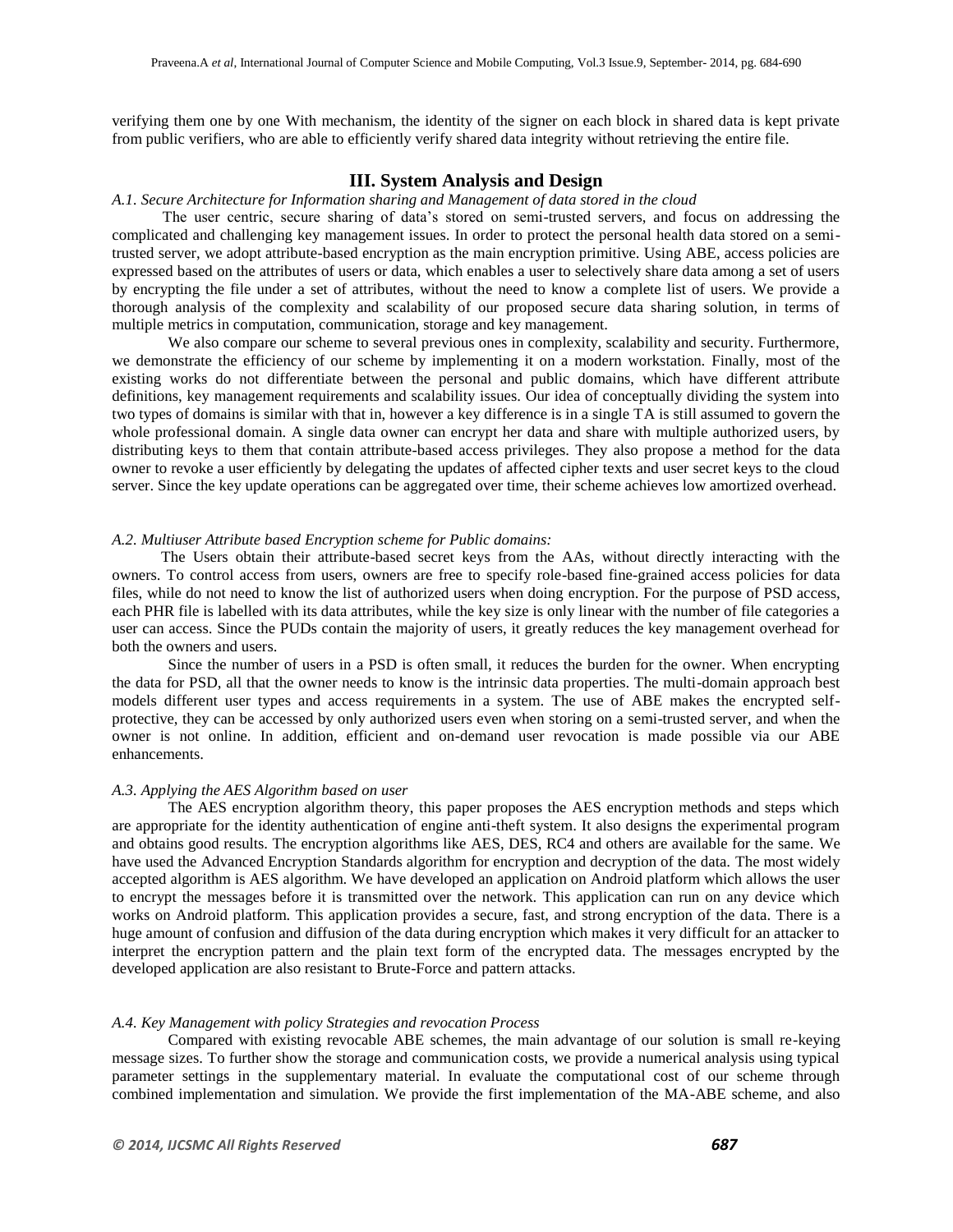integrated the ABE algorithms into a prototype system To revoke a user, the maximum re-keying message size is linear with the number of attributes in that user's secret key. These indicate our scheme is more scalable than existing works.

The MA-ABE scheme is tested on a PC with 3.4 GHz processor, using the pairing based cryptography library. The public parameters are chosen to provide 80 bits security level, and we use a pairing-friendly type-A 160-bit elliptic curve group. This parameter setting has also been adopted in other related works in ABE. We then use the ABE algorithms to encrypt randomly generated XML-formatted files, and implement the user-interfaces for data input and output. Due to space limitations, the details of prototype implementation are reported in. In the supplementary material we present benchmarks of cryptographic operations and detailed timing results for the two ABE algorithms used by our framework. It is shown that, the decryption operation in our enhanced MA-ABE scheme is quite fast.

# **IV. Performance Analysis**

 The server's computation cost spent in user revocation to evaluate the system performance of user revocation. Especially, the lazy-revocation method greatly reduces the cost of revocation, because it aggregates multiple cipher text/key update operations, which amortizes the computations over time. The details of the experimental/simulation evaluation results are presented in the supplementary material. A novel framework of secure sharing of personal health records in cloud computing.

Considering partially trustworthy cloud servers, we argue that to fully realize the User-centric concept, user shall have complete control of their own privacy through encrypting their data files to allow fine-grained access.



Fig 2 : Performance of the Privacy Preserving

We utilize ABE to encrypt the data, so that user can allow access not only by personal users, but also various users from public domains with different professional roles, qualifications and affiliations. The framework addresses the unique challenges brought by multiple data owners and users, in that we greatly reduce the complexity of key management while enhance the privacy guarantees compared with previous works. Furthermore, we enhance an existing MA-ABE scheme to handle efficient and on-demand user revocation.

|                      | S localhost 8084/CABS/cspmemu3sp           | Production a comp. [7] Struts Validation Fra. [7] Tutorial Create Strut. [7] Tutorial Create Strut. [8] Spring's MVC, - Goa. (8) Introduction to Sock. [9] Android Roadcast R. [8] Android Application |  |
|----------------------|--------------------------------------------|--------------------------------------------------------------------------------------------------------------------------------------------------------------------------------------------------------|--|
|                      | PERSONAL HEALTH RECORD IN CLOUD COMPUTING. | <b>Boone</b>                                                                                                                                                                                           |  |
|                      | CLOUD SERVICE PROVIDER TABLE               |                                                                                                                                                                                                        |  |
|                      |                                            |                                                                                                                                                                                                        |  |
| A Chart              | <b>ALCOHOL:</b>                            |                                                                                                                                                                                                        |  |
|                      | <b>Encryption Analysis</b>                 | <b>TO CLOUD STORAGE</b>                                                                                                                                                                                |  |
| 60                   |                                            |                                                                                                                                                                                                        |  |
| 50<br>$-40$          |                                            | (Sand comparing wouldes highly available operator) to be made compared                                                                                                                                 |  |
| Time in MS<br>$30 -$ |                                            | were the Treasurer on an any resulted harm. A major feature of the cloud<br>parentes in that loaned skills are countly presented himself; in artistener                                                |  |
| 30                   |                                            | machines that copie do not work or spends. While attenting the                                                                                                                                         |  |
| 30 <sup>°</sup>      |                                            | conversers in longhi by this new energing inclusings, coals' faces of                                                                                                                                  |  |
| $\Omega$             | 55<br>$^{60}$<br>50                        | ligency spread of their own duty 'perterintists, financial and health duty)'.                                                                                                                          |  |
|                      | Encryption<br><b>B CP-ARE</b><br>CHIE      | nice because a minimum harder withe wide advance of sheal accounts.                                                                                                                                    |  |
|                      |                                            | To address this problem, to this paper, we present a noiled highly                                                                                                                                     |  |
|                      |                                            | determined information accountability finances to be actual of the school space of the court should be deadly to an included one                                                                       |  |
|                      |                                            | propose art object-comment approach that analisa probably our legality mechanism together with yours' data and political                                                                               |  |
|                      |                                            |                                                                                                                                                                                                        |  |
|                      |                                            |                                                                                                                                                                                                        |  |
|                      |                                            |                                                                                                                                                                                                        |  |

Figure 3: Performance analysis of the encryption logics

Through implementation and simulation, we show that our solution is both scalable and efficient.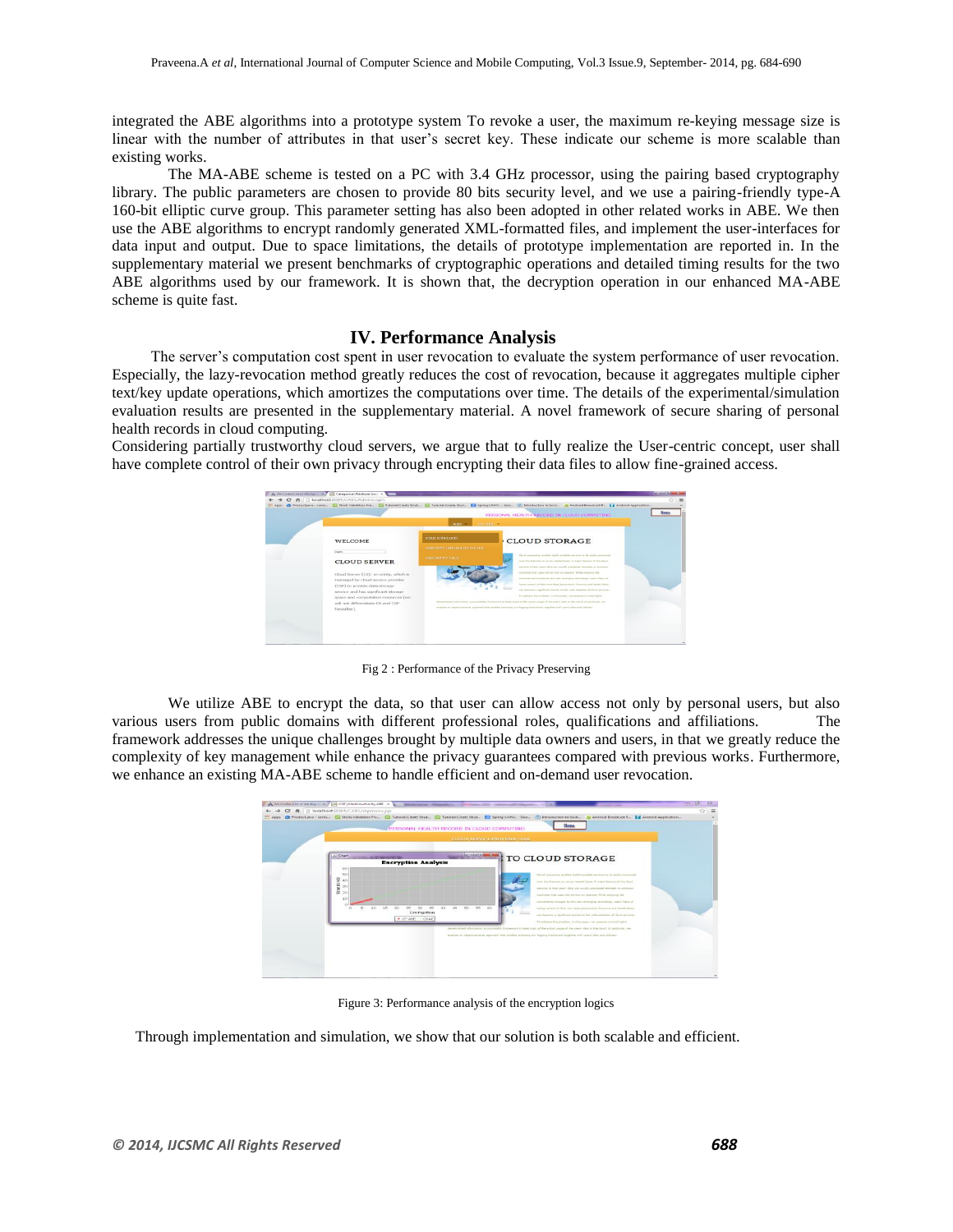## **V. Conclusion**

 We modelled a privacy-preserving mechanism that supports public auditing on shared data stored in the cloud against risks of privacy exposure. scalability in key management, flexible access and efficient user revocation, have remained the most important constraints and it has been modelled toward achieving fine-grained, cryptographically enforced data access control In particular, we exploit and explore Multi Authority Attribute based Encryption to compute verification of the data stored in the cloud to audit the correctness of shared data. Through imposing the Multi Authority - ABE technique our mechanism, the identity of the attribute on each block in shared data is kept private from public verifiers, who are able to efficiently verify shared data integrity without retrieving the entire file. In addition, our mechanism is able to perform multiple auditing tasks simultaneously as a substitute of verifying them one by one.

## **References**

[1] B.Wang, B. Li, and H. Li, "Oruta: Privacy-Preserving Public Auditing for Shared Data in the Cloud," Proc. IEEE Fifth Int'l Conf. Cloud Computing, pp.295-302, 2012.

[2] Q. Wang, C. Wang, J. Li, K. Ren, and W. Lou, "Enabling Public Verifiability and Data Dynamics for Storage Security in Cloud Computing," Proc. 14th European Symp. Research in Computer Security (ESORICS '09), pp. 355-370, 2009.

[3] G. Ateniese, R. Burns, R. Curtmola, J. Herring, L. Kissner, Z. Peterson, and D. Song, "Provable Data Possession at Untrusted Stores," Proc. 14th ACM Conf. Computer and Comm. Security (CCS '07), pp. 598-609, 2007.

[4] A. Juels and B.S. Kaliski Jr., "Pors: Proofs of Retrievability for Large Files," Proc. 14th ACM Conf. Computer and Comm. Security (CCS '07), pp. 584-597, 2007.

[5] H. Shacham and B. Waters, "Compact Proofs of Retrievability,"Proc. 14th Int'l Conf. Theory and Application of Cryptology and Information Security: Advances in Cryptology (ASIACRYPT '08), pp. 90-107, 2008.

[6] K.D. Bowers, A. Juels, and A. Oprea, "Proofs of Retrievability: Theory and Implementation," Report 2008/175, Cryptology ePrint Archive, 2008.

[7] M. Naor and G.N. Rothblum, "The Complexity of Online Memory Checking," Proc. 46th Ann. IEEE Symp. Foundations of Computer Science (FOCS '05), pp. 573-584, 2005.

[8] E.-C. Chang and J. Xu, "Remote Integrity Check with Dishonest Storage Server," Proc. 13th European Symp. Research in Computer Security (ESORICS '08), pp. 223-237, 2008.

[9] M.A. Shah, R. Swaminathan, and M. Baker, "Privacy-Preserving Audit and Extraction of Digital Contents," Report 2008/186, Cryptology ePrint Archive, 2008.

[10] A. Oprea, M.K. Reiter, and K. Yang, "Space-Efficient Block Storage Integrity," Proc. 12th Ann. Network and Distributed System Security Symp. (NDSS '05), 2005.

[11] T. Schwarz and E.L. Miller, "Store, Forget, and Check: Using Algebraic Signatures to Check Remotely Administered Storage," Proc. 26th IEEE Int'l Conf. Distributed Computing Systems (ICDCS '06), p. 12, 2006.

[12] Q. Wang, K. Ren, W. Lou, and Y. Zhang, "Dependable and Secure Sensor Data Storage with Dynamic Integrity Assurance," Proc. IEEE INFOCOM, pp. 954-962, Apr. 2009.

[13] Q. Wang, C. Wang, J. Li, K. Ren, and W. Lou, "Enabling Public Verifiability and Data Dynamic for Storage Security in Cloud Computing," Proc. 14th European Conf. Research in Computer Security (ESORICS'09), pp. 355- 370, 2009.

[14] C. Wang, Q. Wang, K. Ren, and W. Lou, "Ensuring Data Storage Security in Cloud Computing," Proc. 17th Int'l Workshop Quality of Service (IWQoS'09), pp. 1-9, 2009.